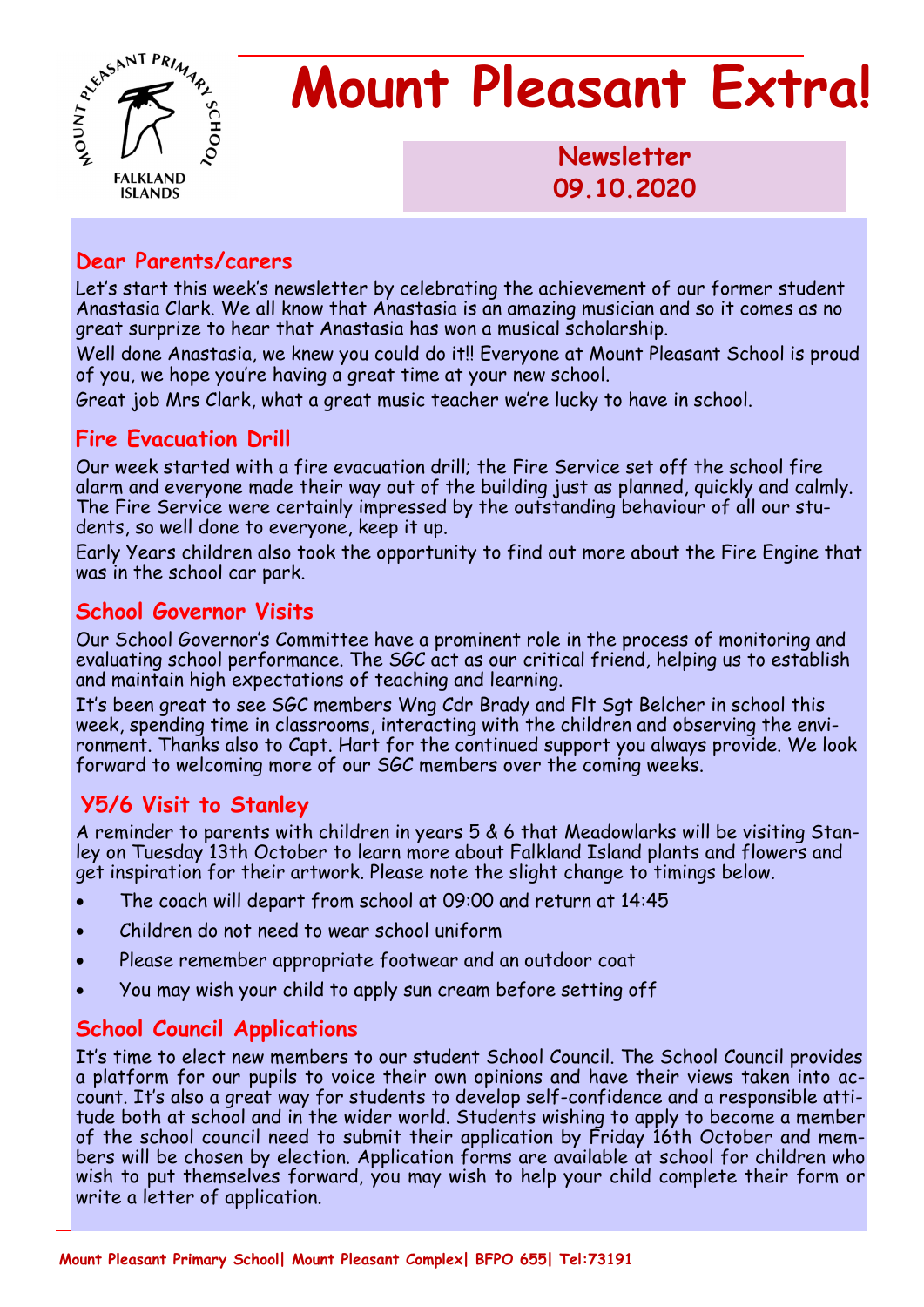

**Newsletter 09.10.2020** 

## **Enrichment Activities**

We are pleased to be able to offer the following activities:

## **Tuesday 15:05-16:00 (03/11/20, 10/11/20, 17/11/20 & 24/11/20)**

- Foundation Stage 2 and KS1 Cooking Club with Miss Sear and Mr Smith (maximum 10 students)
- Upper KS2 Geography Club with Mrs Harris and Mr Deane
- Military Kids Club with Mrs Hughes
- Dance & Street Dance Club with Mrs Bale and Mrs Summers

| <b>Enrichment Reply Slip</b>                                      |               |
|-------------------------------------------------------------------|---------------|
| Club                                                              | Name of child |
| <b>Cooking Club with Miss Sear &amp; Mr</b><br>Smith              |               |
| Geography Club with Mrs Harris<br>and Mr Deane                    |               |
| Military Kids Club with Mrs Hughes                                |               |
| Dance & Street Dance Club with<br><b>Mrs Bale and Mrs Summers</b> |               |

\_\_\_\_\_\_\_\_\_\_\_\_\_\_\_\_\_\_\_\_\_\_\_\_\_\_\_\_\_\_\_\_\_\_\_\_\_\_\_\_\_\_\_\_\_\_\_\_\_\_\_\_\_\_\_\_\_\_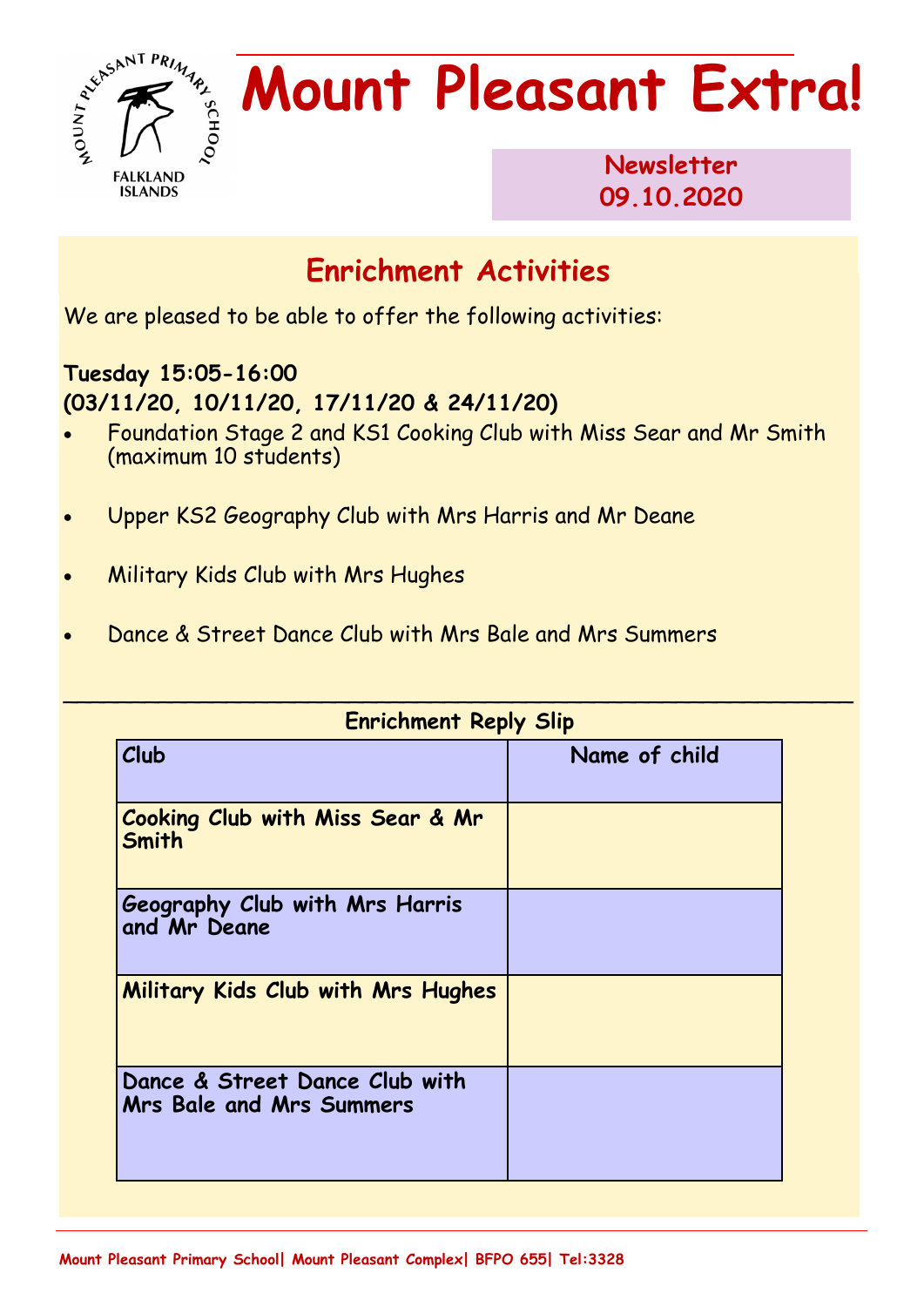

**Newsletter 1986 09.10.2020** 

#### **Parent Afternoon**

Thank you to all those parents who were able to come along and spend time with their children during our open afternoon this week. It was great to see everyone joining in with the children's learning and having such a good time. The atmosphere throughout school was warm and vibrant and it was clear to see that students were eager to welcome all parents to their classrooms. Thank you again for your support.



**Who's afraid of the Big, Bad Wolf?** Did anyone happen to spot a sneaky wolf prowling around the playground this week?







**Mount Pleasant Primary School| Mount Pleasant Complex| BFPO 655| Tel:73191**